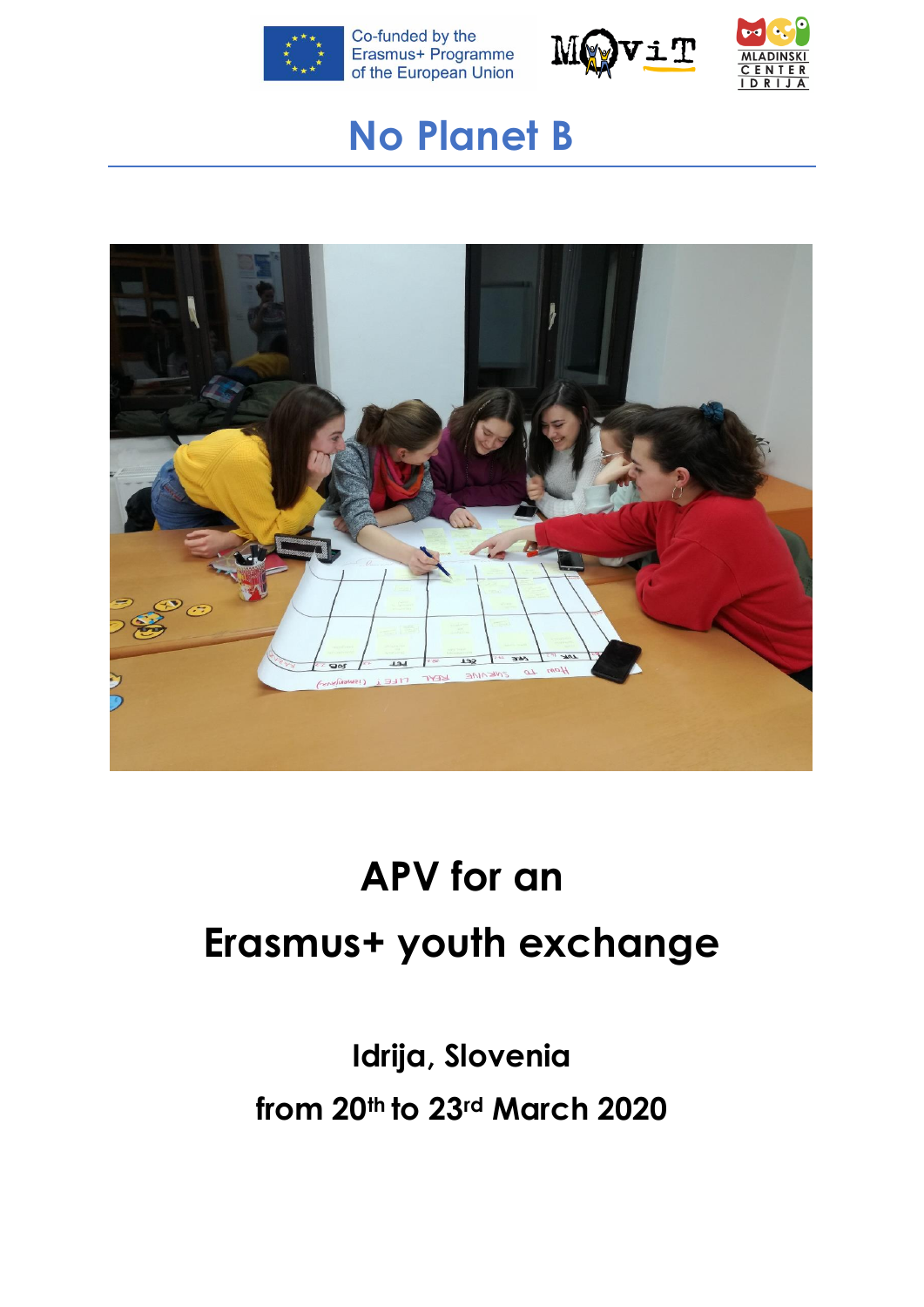





## **THE BEGINNING**

Hello guys!

We are really happy that we will be able to welcome you in our green and picturesque country and we look forward to getting to know you. We will be staying in Idrija, a small town that is known for its mercury mine and the traditional Idrija lace.

We wish for this preparatory meeting to be an opportunity to get to know each other in person, exchange our expectations about the summer exchange, gather the best ideas and have fun!

**The Slovenian organizational committee** (from the office) and our contacts:

- Helena Ločniškar (+386 51 231 049); [helena.locniskar@mcidrija.si](mailto:helena.locniskar@mcidrija.si)
- Maja Likar (+386 51 231 049); [maja.likar@mcidrija.si](mailto:maja.likar@mcidrija.si)

There will be other local youngsters included in the organization of our event, some of which you know for sure from some of the previous exchanges!



*The whole Idrija youth center team with volunteers at Christmas.*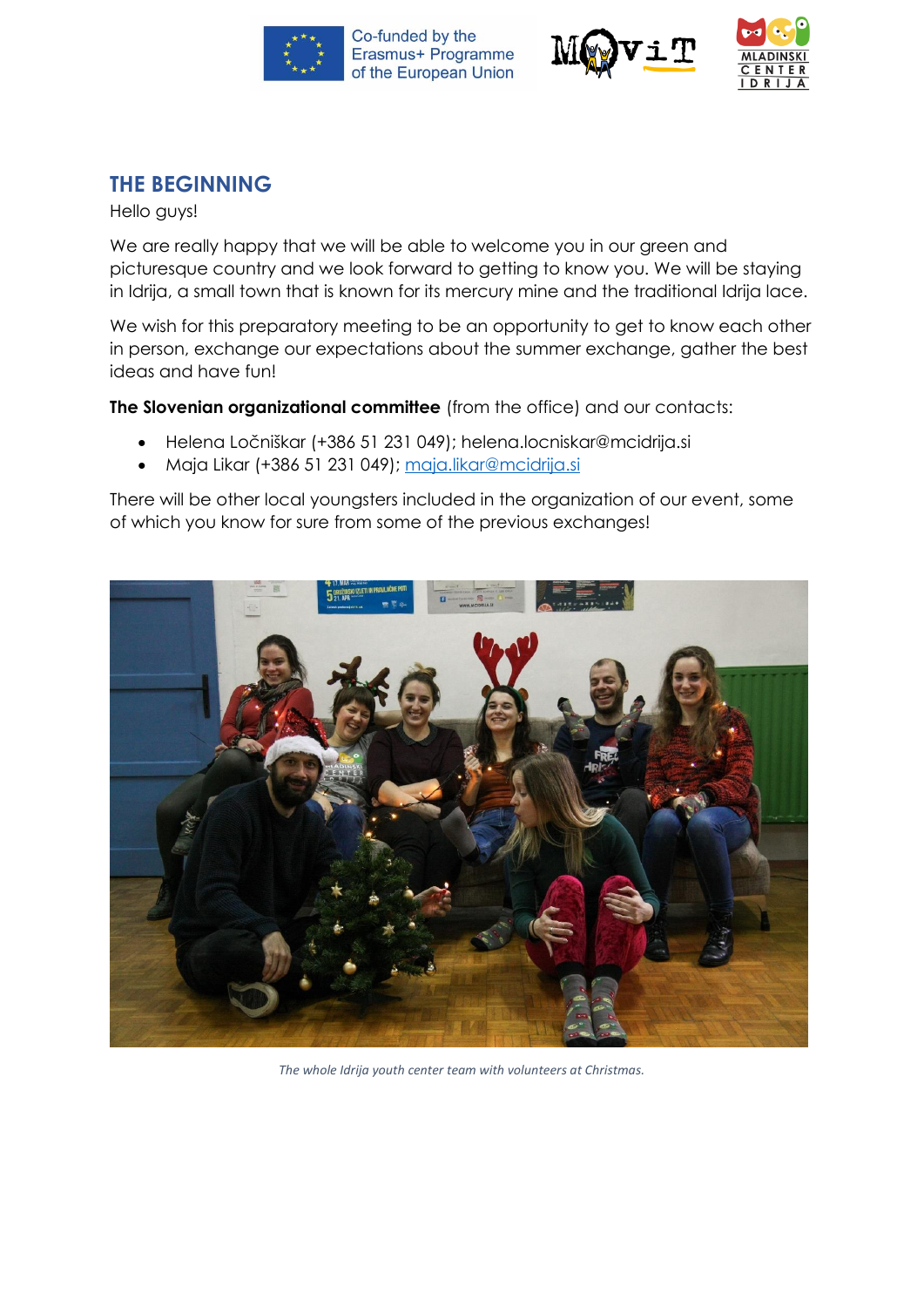





## **ABOUT THE PROJECT**

With the **No Planet B project**, we want to address the problem of too much waste, and on the other hand encourage young people to take responsibility and develop the ability to respect and adapt to the environment. Thus, the exchange will be based on promoting cooperation, cooperative learning, taking responsibility and promoting collaboration among young people. There will be 12-15 people present at the APV and the youth exchange will consist of 38 participants.

#### Program of the APV

Friday, 20<sup>th</sup> March [afternoon/evening] Arrival of participants and accommodation in the hostel Saturday, 21st March [morning] 9 am: Getting to know each other 11 am: Expectations, fears and first ideas [afternoon] 3 pm: Scavenger hunt in Idrija 5 pm: Bringing ideas to life [evening] Murder Mystery Dinner Sunday, 22nd March [morning] 9 am: Bringing ideas to life part II 11 am: Creating the timetable [afternoon] 3 pm: Challenge: Find your way back home 5 pm: What is my role as a group leader and a partner? [evening] Conclusion and hopes for the exchange Monday, 23rd March

## [morning] Departing from Idrija

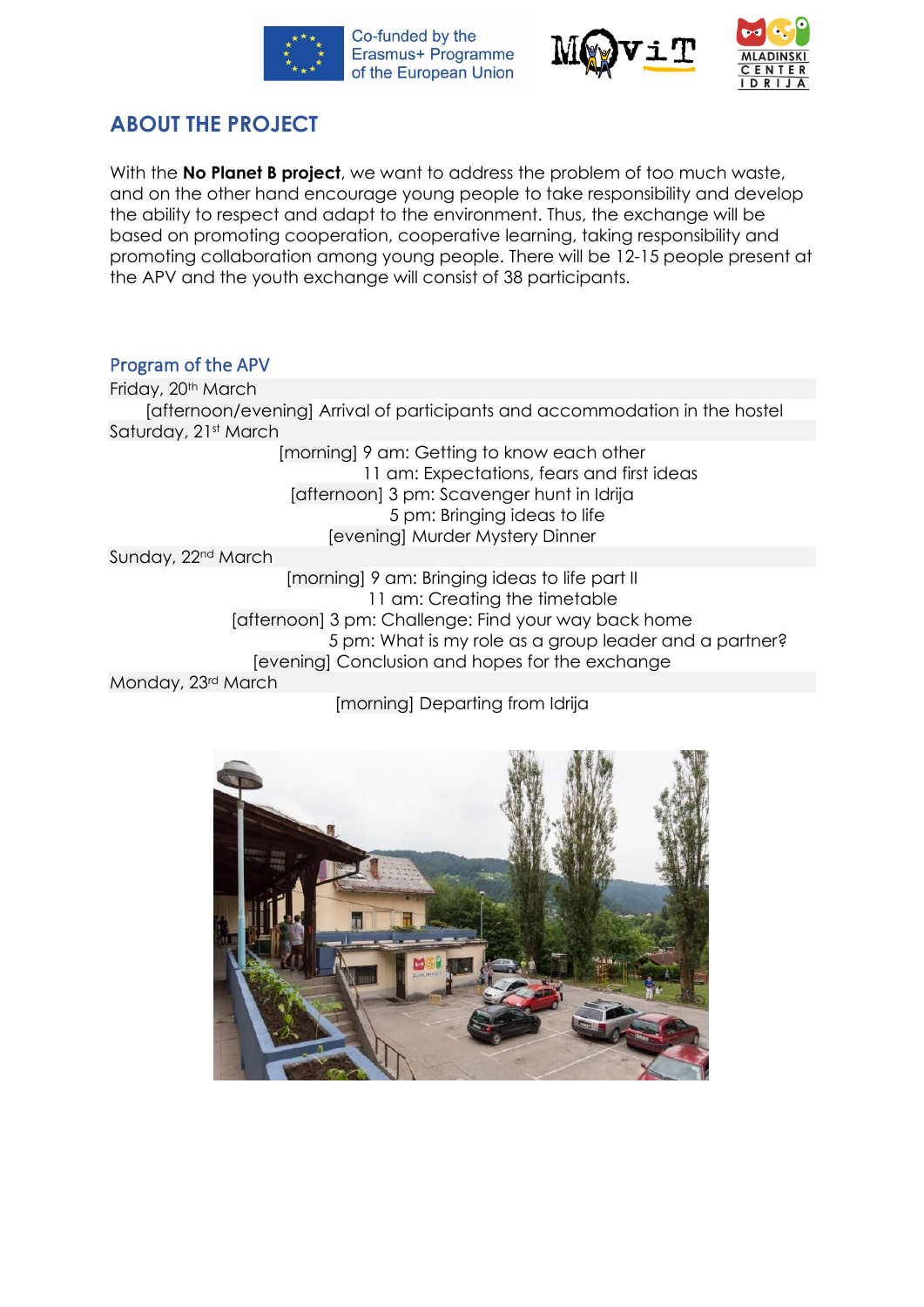





## **PREPARATIONS FOR THE APV**

#### **Fill in the google form with all the needed personal details:**

https://forms.gle/Czmud8qms85a3rGd7

**Purchase a transport ticket** (to arrive on Friday and leave on Monday) and let us know about your arrival time.



**Make sure you have a European Health Insurance Card** (or order it).

#### **If you are underaged (16-18 years old) fill in the parental consent form.**

**Gather ideas:** Think about what a fun and educative summer experience in Slovenia would be for you and focus on the topic of No Planet B (lowering waste, changing lifestyle, returning to

nature, influencing decision-makers or anything else).

**Pack your stuff:** put on some comfortable shoes and clothes for walking as well as clothes for rain (or a rain poncho), because we will spend some time outdoors. In March it can already be spring here (from 0 to 15 degrees during the day or it can still be winter with snow and degrees below 0).

## **PRACTICAL ARRANGEMENTS**

## **Transportation**

#### **Arriving to Slovenia**

As far as the means of transport is concerned, there is plenty of possibilities to come to Slovenia. The most used are the plane connection to Ljubljana (Ljubljana Jože Pučnik Airport), Graz (airport in Austria), Zagreb (airport in Croatia) or Trieste/Venice (Italy). There are shuttle buses available from all the surrounding airports by a company called GoOpti. It works like the public



transport, but it is much faster and adaptable. So as soon as you know your arrival time to sLOVEnia, book your transport either to Ljubljana (or to Logatec petrol station if you arrive with the shuttle from an airport in Italy) or to Idrija.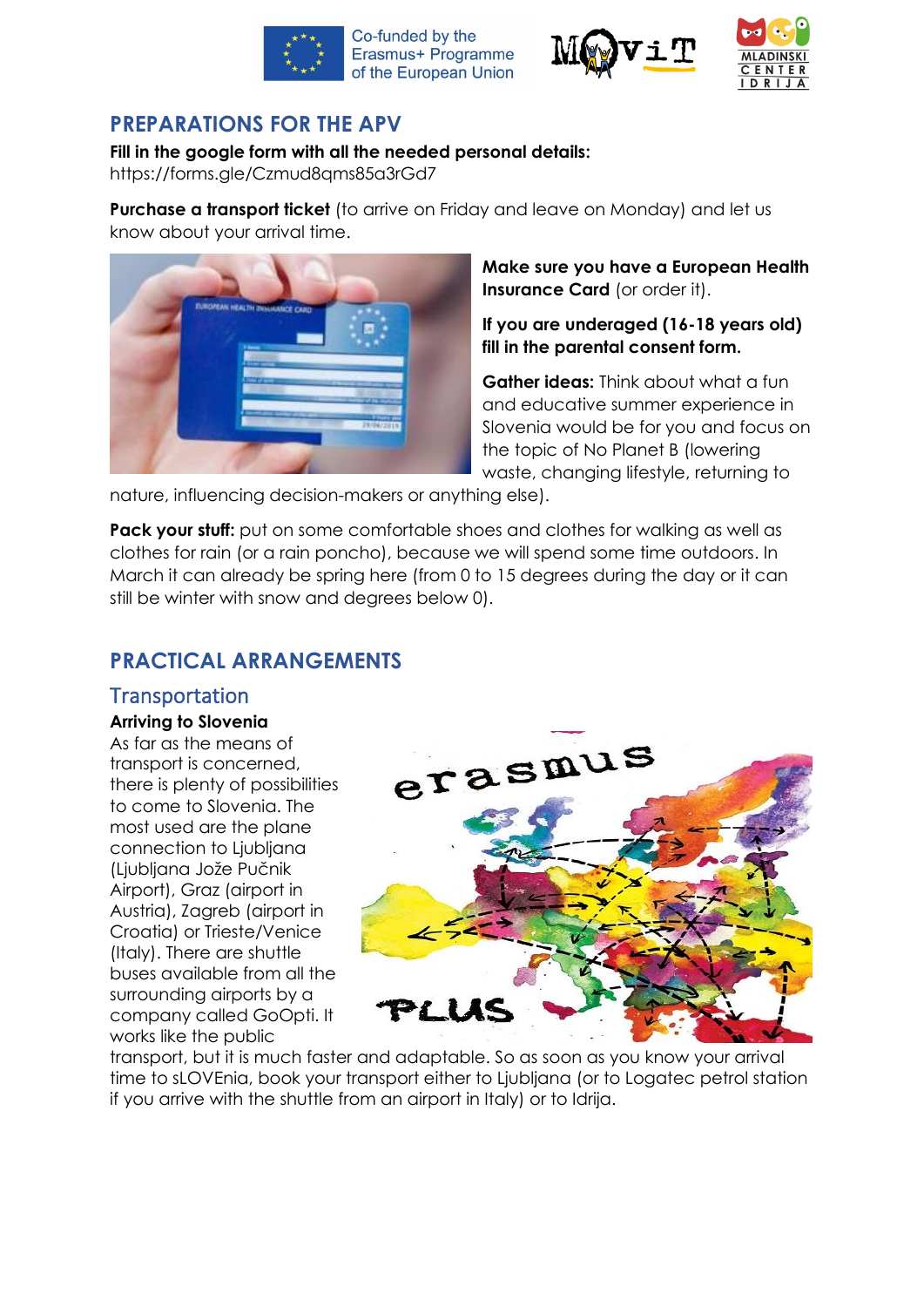





 $\overline{\phantom{a}}$  Natisni

#### **Arriving to Idrija**

If you arrive to Ljubljana (or Logatec petrol station), the bus schedule is available on

https://www.nomago.eu/avtobusnevozovnice/vozni-red (on the right you can find the schedule for Friday from Ljubljana's main station to Idrija).

#### **Arriving to the hostel**

Check out the [video](https://www.youtube.com/watch?v=bJ4M57UV7U4) to help you come from the bus station to the hostel (up the hill!).

You are entitled only to get a reimbursement of travel costs if you use public means of transport. The costs of a car ride or car rental cannot be reimbursed.

**!!!** Make sure you **keep all travel documents**! Online boarding passes and tickets can be forwarded by email as well.

Cene veljajo za nakup pri vozniku.

| Vstop:                                                                                               | Ljubljana AP | Izstop: | Idrija  |  |  |  |  |  |
|------------------------------------------------------------------------------------------------------|--------------|---------|---------|--|--|--|--|--|
| Datum:                                                                                               | 20.03.2020   |         | Prikaži |  |  |  |  |  |
| Cene so informativne in se lahhko spremenijo brez predhodnega opozorila. Za prikaz splošnega voznega |              |         |         |  |  |  |  |  |
| reda pustite polje datum prazno.                                                                     |              |         |         |  |  |  |  |  |

Vozni red za smer: Ljubljana AP - Idrija

| <b>Prevoznik</b> | <b>Odhod</b> | <b>Prihod</b> | Trajanje  | Razdalja Peron |    | Cena     |
|------------------|--------------|---------------|-----------|----------------|----|----------|
| <b>NOMAGO</b>    | 06:15        | 07:30         | 01:15     | 56 km          |    | 6,30 EUR |
| <b>NOMAGO</b>    | 06:45        | 07:47         | 01:02     | 57 km          | 13 | 6,30 EUR |
| <b>NOMAGO</b>    | 08:10        | 09.25         | 01:15     | 56 km          |    | 6,30 EUR |
| <b>NOMAGO</b>    | $10 - 15$    | 11:30         | $01 - 15$ | 56 km          |    | 6,30 EUR |
| <b>NOMAGO</b>    | 11:15        | 12:30         | 01:15     | 56 km          |    | 6,30 EUR |
| <b>NOMAGO</b>    | 12:15        | 13:30         | $01 - 15$ | 56 km          |    | 6.30 EUR |
| <b>NOMAGO</b>    | 12:45        | 14.00         | $01 - 15$ | 56 km          |    | 6.30 EUR |
| <b>NOMAGO</b>    | 14:15        | 15:30         | 01:15     | 56 km          |    | 6.30 EUR |
| <b>NOMAGO</b>    | 14:15        | 15.21         | 01.06     | 57 km          |    | 6,30 EUR |
| <b>NOMAGO</b>    | 15:15        | 16:30         | 01:15     | 56 km          |    | 6,30 EUR |
| <b>NOMAGO</b>    | 15:15        | 16:30         | 01:15     | 56 km          |    | 6,30 EUR |
| <b>NOMAGO</b>    | 16:15        | 17:30         | $01 - 15$ | 56 km          |    | 6,30 EUR |
| <b>NOMAGO</b>    | 16:30        | 17-32         | $01-02$   | 57 km          |    | 6,30 EUR |
| <b>NOMAGO</b>    | 18:00        | $19 - 15$     | $01 - 15$ | 56 km          |    | 6.30 EUR |
| <b>NOMAGO</b>    | $19 - 15$    | 20:30         | $01 - 15$ | 56 km          |    | 6.30 EUR |
| NOMAGO           | 05           | 21.20         | 01:15     | 56 km          |    | 6.30 EUR |

The travel costs can be reimbursed up to the amount mentioned below:

- Italy:  $180 \text{ } \in \mathsf{per}$  person
- Netherlands:  $275 \text{ } \in$  per person
- Portugal:  $275 \text{ } \infty$  per person
- Estonija: 275 € per person
- Slovakia: 275  $\epsilon$  per person

## Food

We will provide all the meals and we will mostly eat food at the venue, you might even try some local dishes! There will be a dinner waiting for you on Friday and a lunch package for your way back home.

## Accommodation (Hostel Idrija)



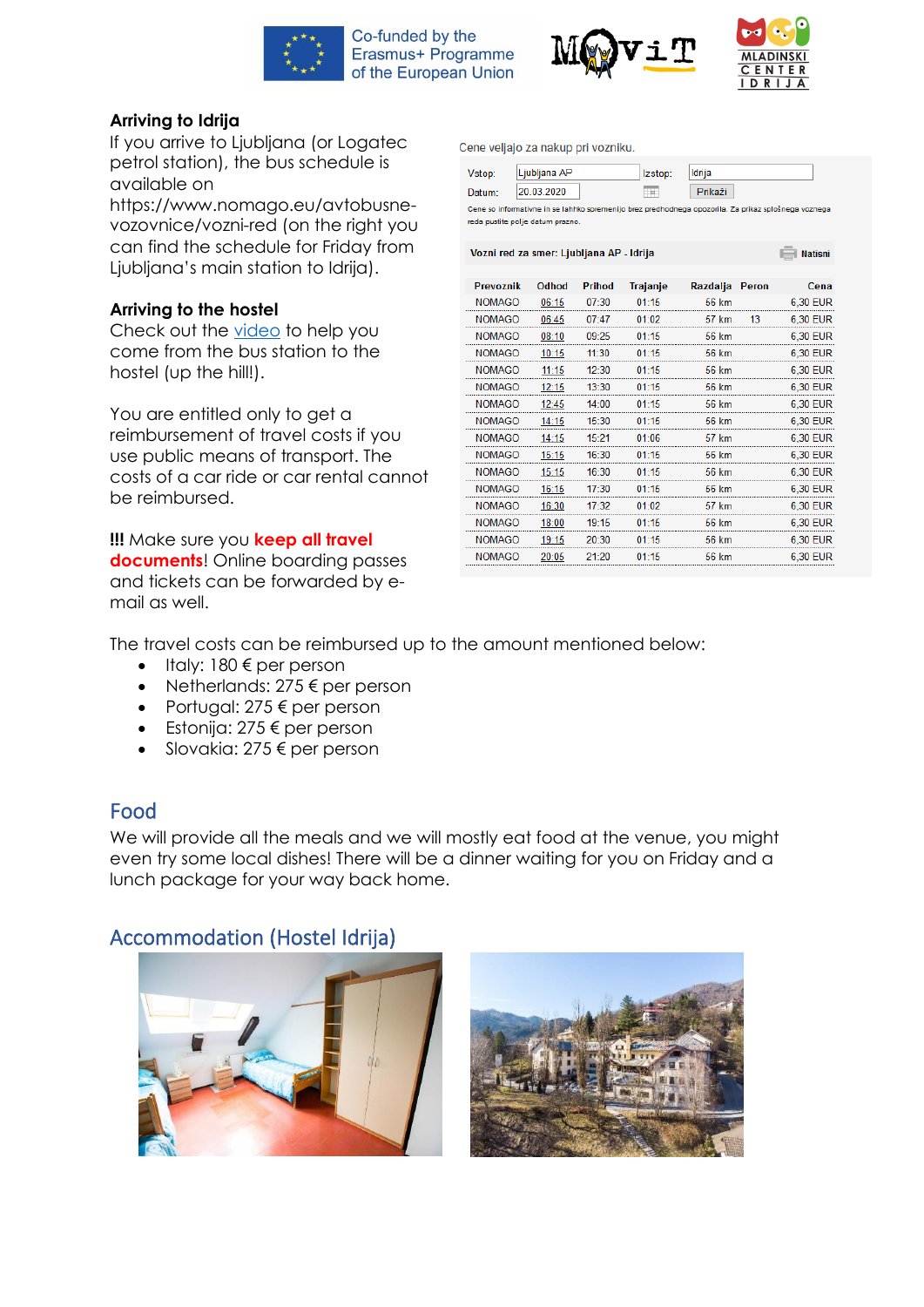





**Run by the local young people for the (young) people from around the world**. The Idrija Youth Hostel is located within a 5-minute walk from the UNESCO protected historic town center of Idrija. It is housed in an old nunnery, today the home of a youth center and numerous youth programs.

Having travelled the world, our team understands the needs and wishes of travelers: **fresh linen and towels, hot shower, good food, free internet, friendly staff and relaxing atmosphere**. We offer no less!

You will be staying in rooms with other people and share bathrooms and the kitchen with them.

More photos and **information**: https://booki.ng/2IkL12G

## Venue (Idrija Youth Center)

The project will take place in the building in which you will be accommodated. The common space where we will spend some time together is where most of our workshops, lectures, meetings and free-time activities happen. It is a part of a big building (which among others includes the hostel), located less than 10 minutes' walk from the town's center.



## General rules in the hostel and the venue

For the safety and a pleasant stay of all our guests, there are some basic rules we should all have in mind when living together in the house:

- Please pay attention to your roommates and stay silent after 10 PM and before 7 AM.

- It is not allowed to smoke, drink alcohol or eat in the rooms.

- When using the kitchen, clean the dishes and the working space before leaving.

## General information, safety and insurance

**Police:** 113 **Ambulance:** 112 **International code for Slovenia:** 00 386 **Youth center phone number: 00 386 51 231 049 Hostel phone number: 00 386 40 808 022**